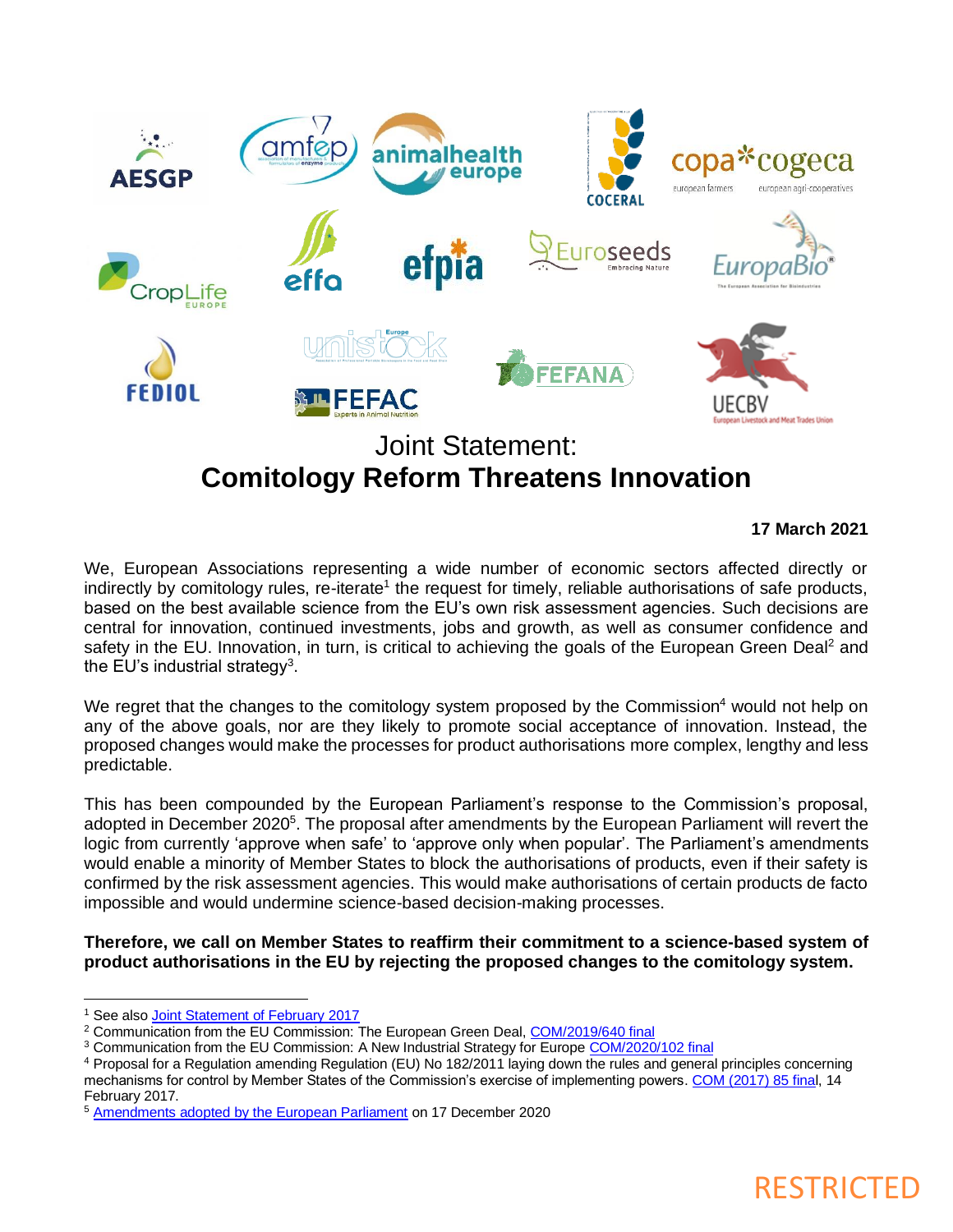#### **BACKGROUND:**

**Comitology** refers to a set of procedures through which Member States control how the Commission implements EU law. Comitology procedures inter alia apply to pre-market product authorisations, and typically involve the Commission consulting a committee of experts from the Member States (Standing Committee) on draft implementing acts authorising products. If the Member States do not reach a qualified majority in favour or against, the Commission refers to the **Appeal Committee**. In case of no opinion even in the Appeal Committee, the Commission approves the product supported by the EFSA's scientific opinion.

**The Commission's 'comitology reform proposal'** from 2017<sup>6</sup> contains the following three main changes:

- **Change of voting rules:** At the Appeal Committee, abstaining Member States would be seen as "nonparticipating". This would in some cases threaten the approval of safe but 'politically sensitive' products.
- **Additional votes and delays:** Introduction of up to two additional rounds of voting.
- **Other proposed changes**: Quorum of participating Member States; publication of Member States votes.

#### **Amendments 5,7 & 16 adopted by the European Parliament:**

The present comitology regulation provides for a rather science-based system: It essentially foresees that products should be authorised when proven safe. Vetoing the approval of a safe product requires the qualified majority of Member States (55% of the Member States representing 65% of the EU's population). The proposal by the European Parliament (EP) (especially amendment 16) essentially foresees that political views supersede extensive scientific evidence assessing the safety of products. According to the EP, products should only be authorised when they have political support by a qualified majority of Member States (55% of the Member States representing 65% of the EU's population). This, in turn, means that a minority of Member States could block the approval of safe products.

### RESTRICTED

<sup>6</sup> As referenced in footnote 4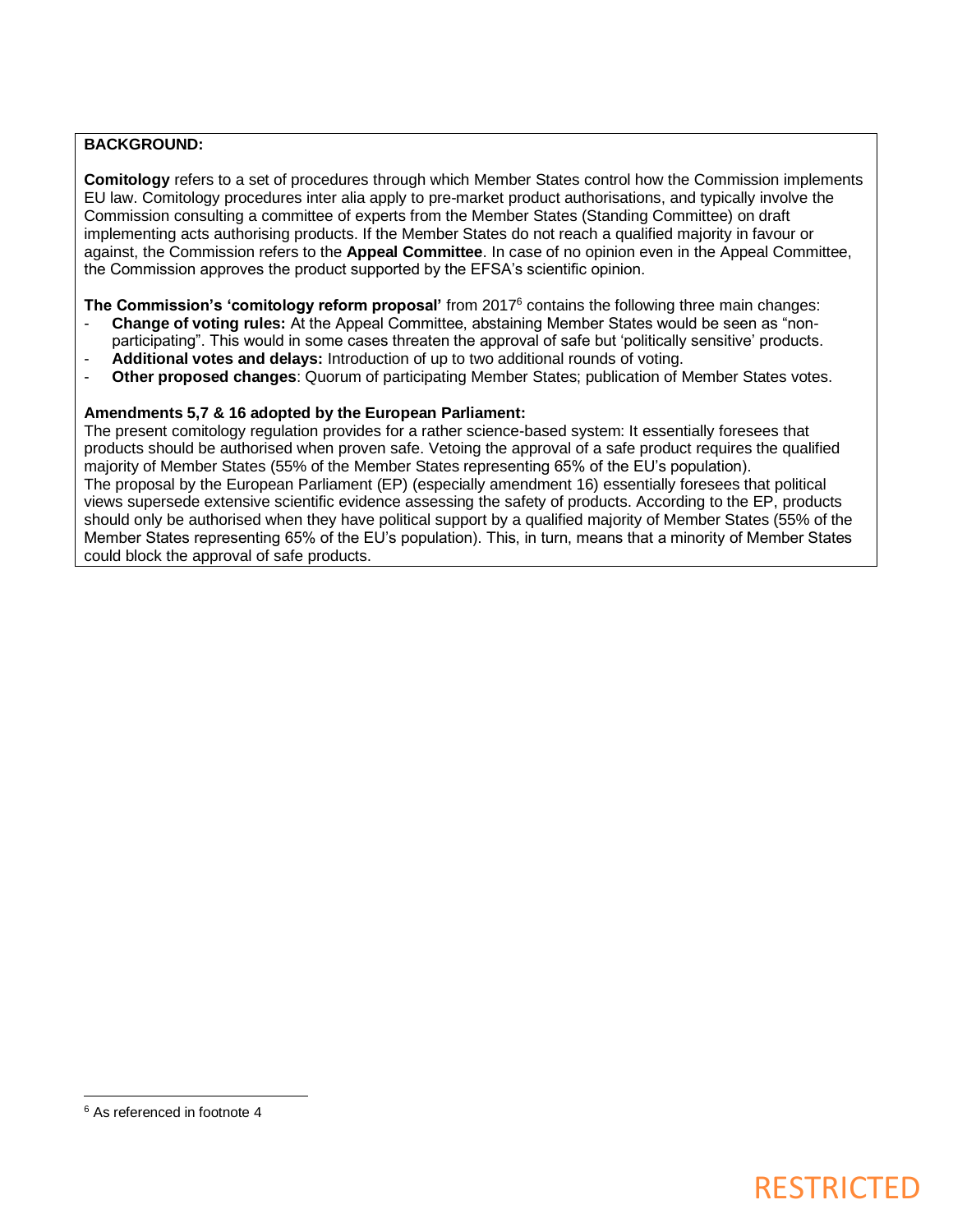| <b>AESGP</b><br>The Association of the European Self-Care Industry (AESGP) is the voice of the<br>manufacturers of non-prescription medicines, food supplements and self-care medical<br>devices in Europe, also referred to as self-care / consumer healthcare products.                                                                                                                                                                                                                                                                                                                                                                                                                                                                     | <b>AESGP</b>                                                  |
|-----------------------------------------------------------------------------------------------------------------------------------------------------------------------------------------------------------------------------------------------------------------------------------------------------------------------------------------------------------------------------------------------------------------------------------------------------------------------------------------------------------------------------------------------------------------------------------------------------------------------------------------------------------------------------------------------------------------------------------------------|---------------------------------------------------------------|
| <b>AMFEP</b><br>The Association of Manufacturers and Formulators of Enzyme Products.                                                                                                                                                                                                                                                                                                                                                                                                                                                                                                                                                                                                                                                          |                                                               |
| <b>ANIMALHEALTH EUROPE</b>                                                                                                                                                                                                                                                                                                                                                                                                                                                                                                                                                                                                                                                                                                                    |                                                               |
| The voice of the animal medicines industry in Europe.                                                                                                                                                                                                                                                                                                                                                                                                                                                                                                                                                                                                                                                                                         | anımalhea                                                     |
| <b>COCERAL</b>                                                                                                                                                                                                                                                                                                                                                                                                                                                                                                                                                                                                                                                                                                                                |                                                               |
| The European association representing the trade in cereals, rice, feedstuffs, oilseeds,<br>olive oil, oils and fats and agrosupply. COCERAL is the voice of collectors, distributors,<br>exporters, importers and agribulk storers of the above mentioned commodities.                                                                                                                                                                                                                                                                                                                                                                                                                                                                        | COCERAL                                                       |
| <b>COPA-COGECA</b><br>The united voice of farmers and their cooperatives in the European Union. COPA -<br>representing over 23 million farmers and their families and COGECA - representing over<br>22.000 European agri-cooperatives speak with the same voice through a common<br>Secretariat in Brussels.                                                                                                                                                                                                                                                                                                                                                                                                                                  | copa*cogeca<br>european farmers<br>european agri-cooperatives |
| <b>CropLife Europe</b><br>CropLife Europe represents sustainable crop protection solutions, from biopesticides to<br>plant biotechnology; from organic solutions to conventional applications.                                                                                                                                                                                                                                                                                                                                                                                                                                                                                                                                                |                                                               |
| <b>EFFA</b><br>The European Flavour Association (EFFA) is the voice of flavours in Europe, leading a<br>Europe-wide strategy to the benefit of the flavour industry, its customers and consumers<br>alike. EFFA's Members are comprised of 11 Flavour Houses and 12 National Flavour<br>Associations from across Europe, representing 12 European countries.                                                                                                                                                                                                                                                                                                                                                                                  | effo                                                          |
| <b>EFPIA</b><br>The European Federation of Pharmaceutical Industries and Associations (EFPIA)<br>represents the biopharmaceutical industry operating in Europe. Through its direct<br>membership of 36 national associations, 39 leading pharmaceutical companies and a<br>growing number of small and medium-sized enterprises (SMEs), EFPIA's mission is to<br>create a collaborative environment that enables our members to innovate, discover,<br>develop and deliver new therapies and vaccines for people across Europe, as well as<br>contribute to the European economy. Our vision is for a healthier future for Europe. A<br>future based on prevention, innovation, access to new treatments and better outcomes<br>for patients. | etp                                                           |
| <b>EUROSEEDS</b><br>Euroseeds is the voice of the European seed sector. It represents the interests of those<br>active in research, breeding, production and marketing of seeds of agricultural,<br>horticultural and ornamental plant species. Today, Euroseeds, with more than 34<br>national member associations from EU Members States and beyond, represents several                                                                                                                                                                                                                                                                                                                                                                     |                                                               |

## RESTRICTED